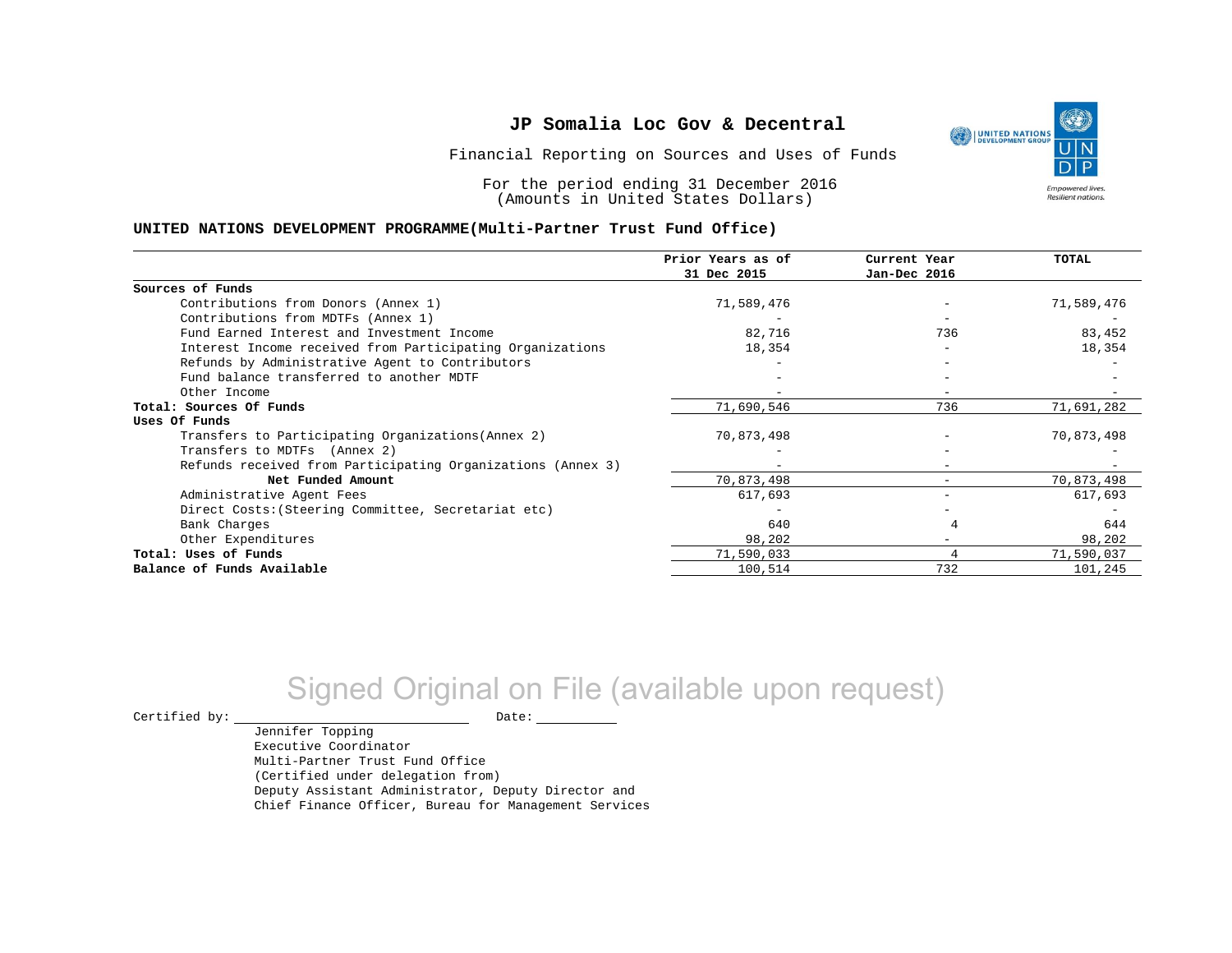

Financial Reporting on Sources and Uses of Funds

For the period ending 31 December 2016 (Amounts in United States Dollars)

#### **UNITED NATIONS DEVELOPMENT PROGRAMME(Multi-Partner Trust Fund Office)**

**Annex - 1: Contributions**

|                                | Prior Years as of | Current Year                 | TOTAL      |
|--------------------------------|-------------------|------------------------------|------------|
|                                | 31 Dec 2015       | Jan-Dec 2016                 |            |
| From Contributors              |                   |                              |            |
| DEPARTMENT FOR INT'L DEVELOPME | 20,557,349        | $\overline{\phantom{m}}$     | 20,557,349 |
| EUROPEAN UNION                 | 9,820,170         | $\overline{\phantom{0}}$     | 9,820,170  |
| GOVERNMENT OF DENMARK          | 9,746,310         | $\overline{\phantom{a}}$     | 9,746,310  |
| GOVERNMENT OF NORWAY           | 6,348,620         | $\qquad \qquad \blacksquare$ | 6,348,620  |
| SWEDISH INT'L DEVELOPMENT COOP | 21,911,932        | $\qquad \qquad -$            | 21,911,932 |
| SWISS AGY FOR DEVELOPMENT & CO | 3,205,095         |                              | 3,205,095  |
| Total: Contributions           | 71,589,476        |                              | 71,589,476 |

## Signed Original on File (available upon request)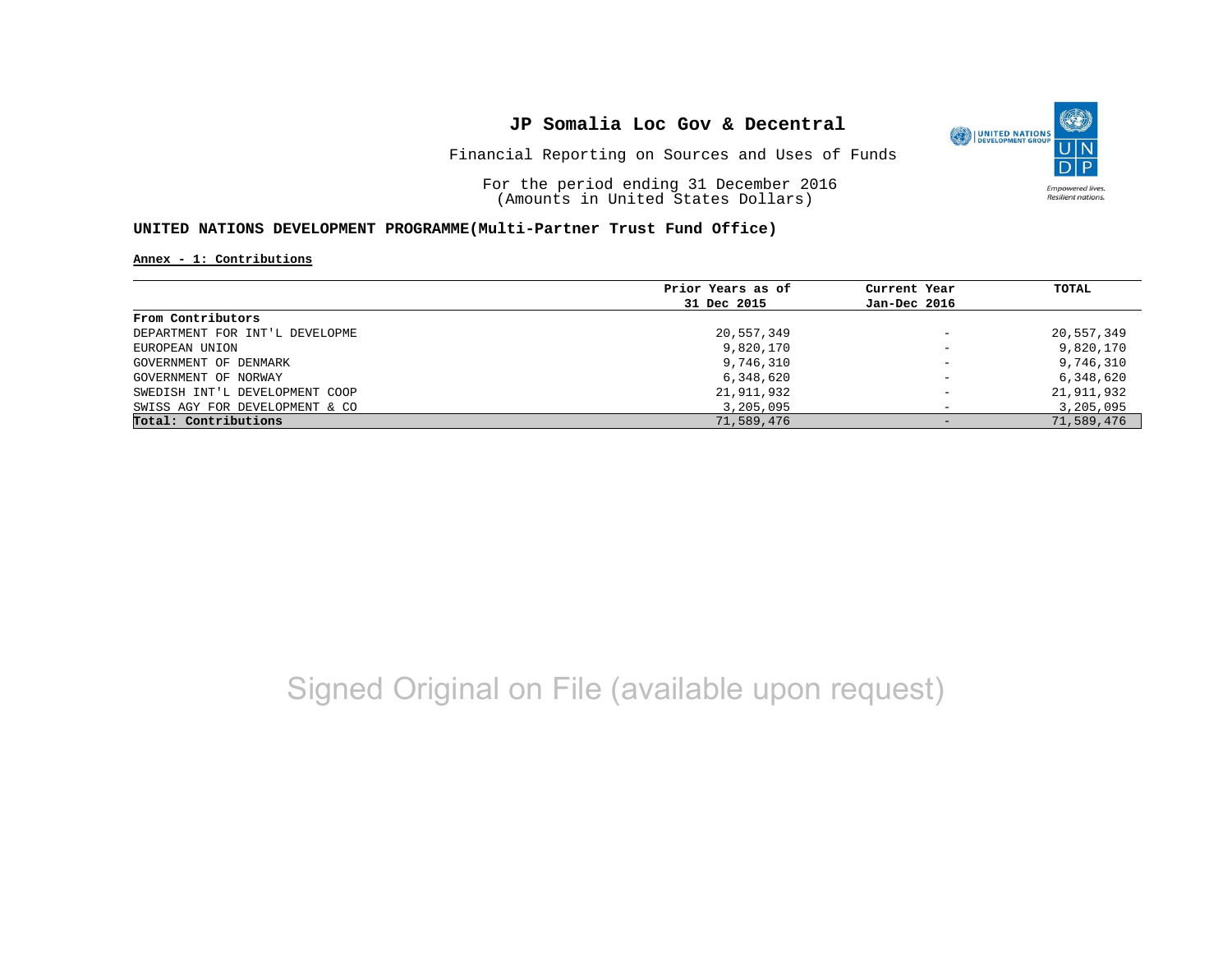

Financial Reporting on Sources and Uses of Funds

For the period ending 31 December 2016 (Amounts in United States Dollars)

#### **UNITED NATIONS DEVELOPMENT PROGRAMME(Multi-Partner Trust Fund Office)**

**Annex - 2: Transfers**

|                                | Prior Years as of | Current Year             | TOTAL        |
|--------------------------------|-------------------|--------------------------|--------------|
|                                | 31 Dec 2015       | Jan-Dec 2016             |              |
| To Participating Organizations |                   |                          |              |
| ILO                            | 12,997,319        | $\equiv$                 | 12,997,319   |
| UNCDF                          | 10,911,314        | $\overline{\phantom{0}}$ | 10,911,314   |
| UNDP                           | 21, 155, 025      | $\overline{\phantom{m}}$ | 21, 155, 025 |
| UNHABITAT                      | 15,808,544        | $\qquad \qquad -$        | 15,808,544   |
| UNICEF                         | 10,001,296        | $\qquad \qquad -$        | 10,001,296   |
| Total Transfers                | 70,873,498        |                          | 70,873,498   |

## Signed Original on File (available upon request)